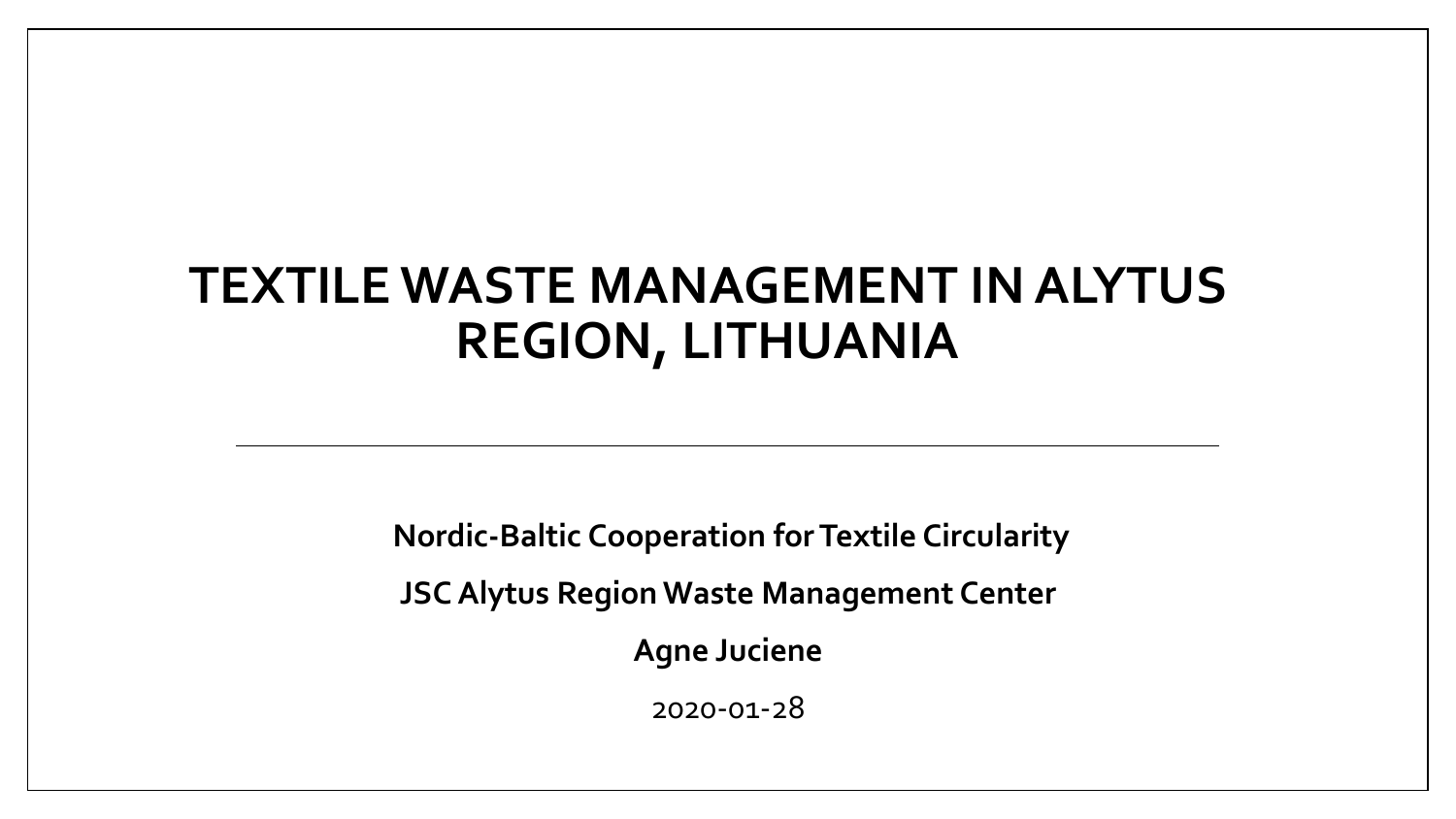### **NOW**

• **7 municipalities, 169 000 citizens, 19 recycling sites with**  changing corners "Mainukas"

- **2018 – 252 t, 2019 – 425 t**
- **5 % reused in changing corners, 95 % - landfilled**
- **In municipal solid waste stream (2019 – 35 150 t) – 12 % textile (4 218 t)**



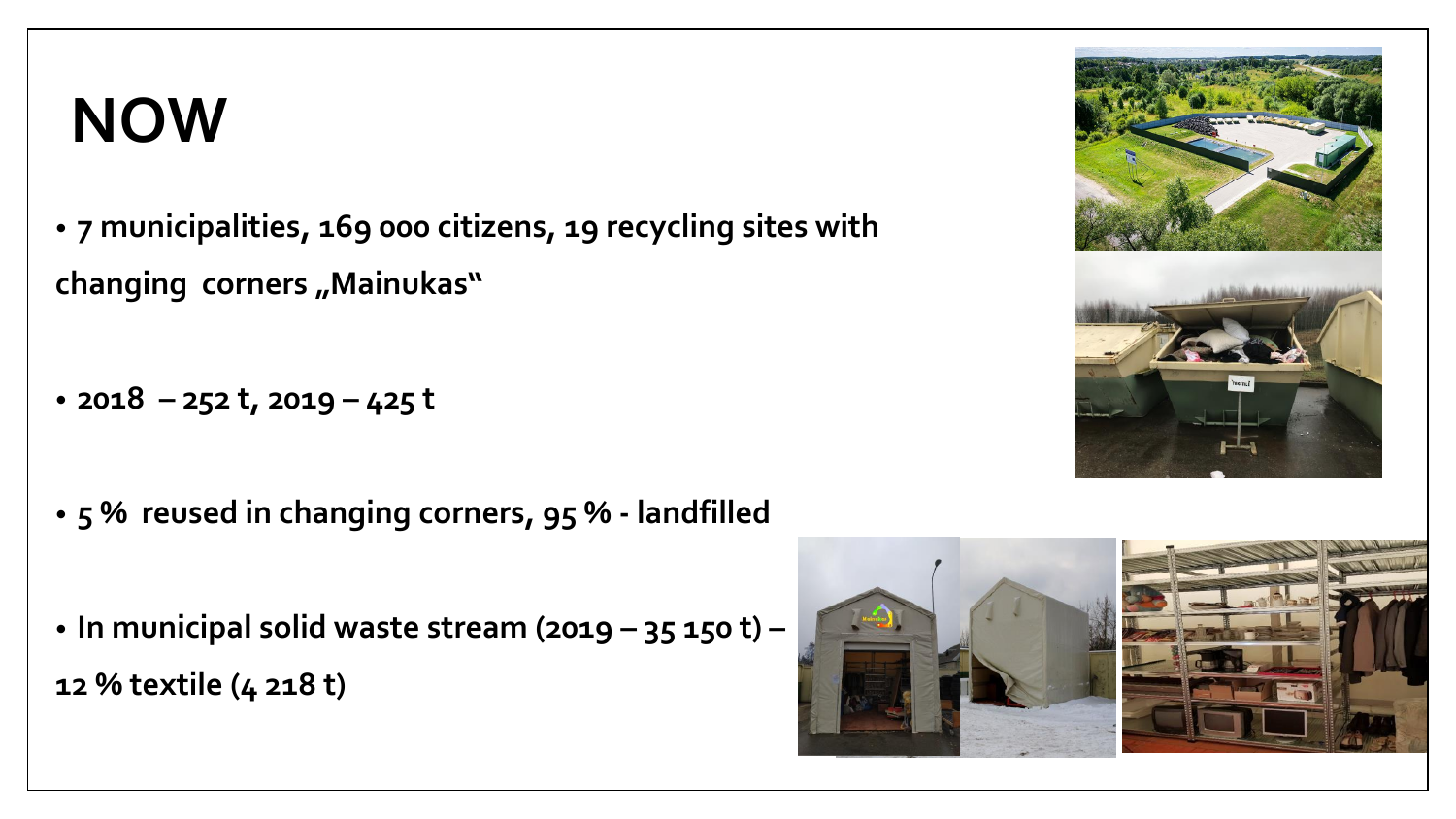## **FUTURE**

- **36 textile containers in blocks sorting sites.**
- **Preparation for reuse:**
	- According to the needs sorting, washing, cleaning, ironing in TikoTiks center
	- In cooperation with repairing, refurbishing shops, social enterprises repaire, refurbish, produce new goods (shopbags, bean beags, pet bunk beds and etc.)
	- Sell in TikoTiks e-shop.
- **Social activities**  employment of disabled and other socially vulnerable persons, donate charity organization with textile and other goods.
- **TikoTiks as sorting center** seperate to special streams and send to recyclers.







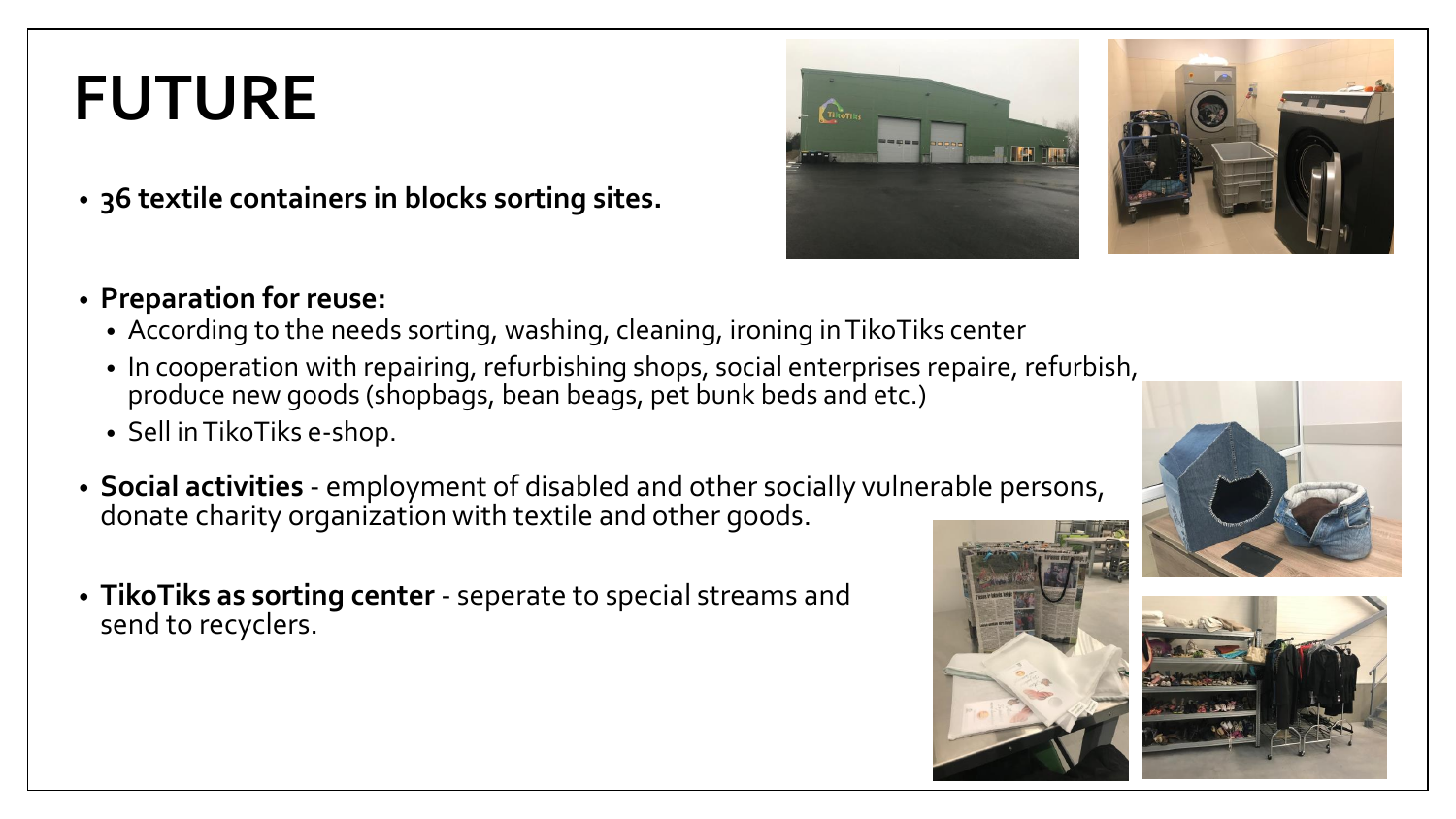### **ASSISTING POLICIES**

- Promote second-hand, repair, sharing and other textile reuse practices.
- Increase separate collection of used textiles from households
- Regional recycling facilities (especially for low quality textiles)
- Collaboration between municipalities, municipal waste companies and reuse/recycling organisations to ensure markets for reusing/recycling textile.